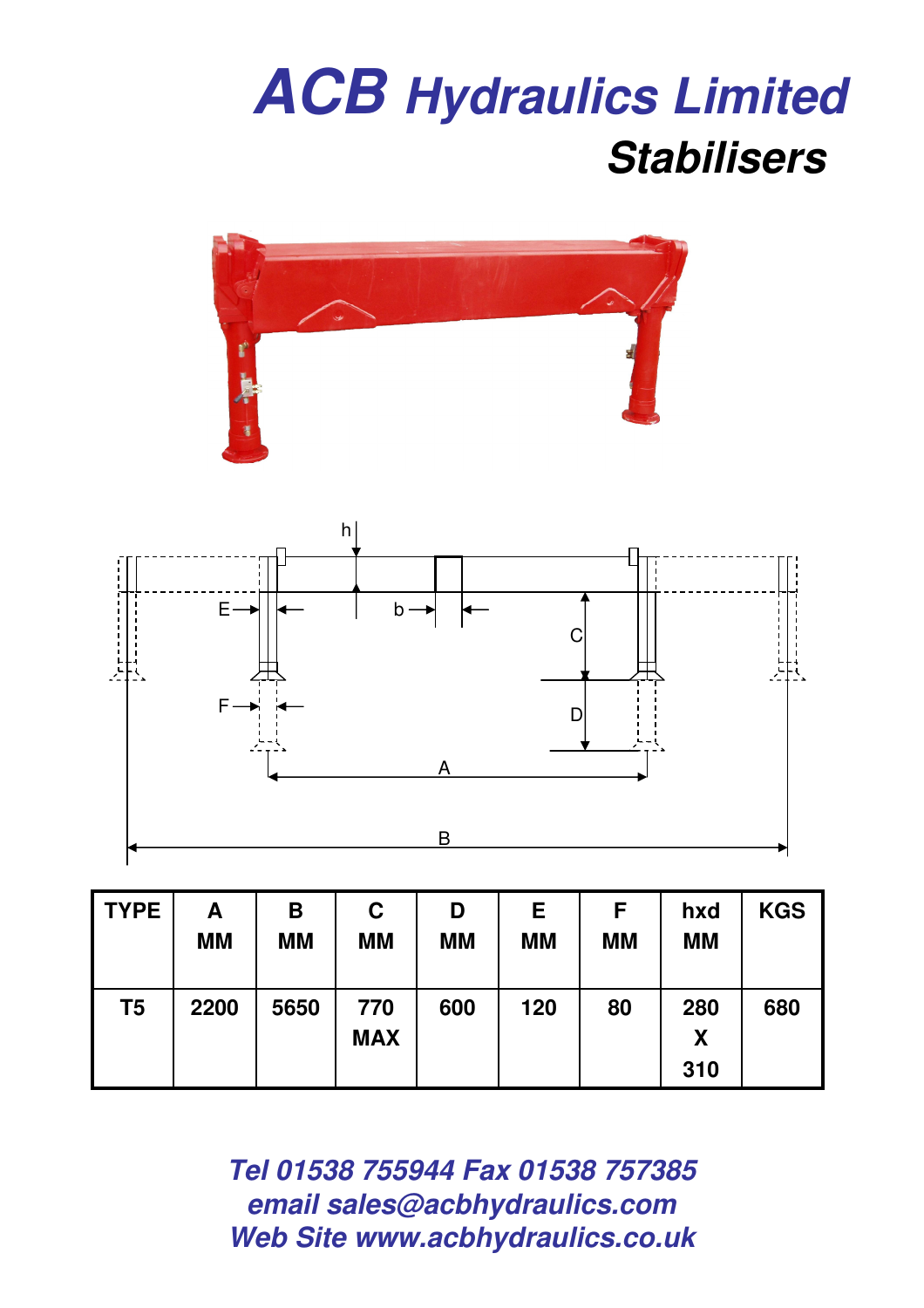



| <b>TYPE</b> | Α<br><b>MM</b> | Β<br><b>MM</b> | C<br><b>MM</b>    | D<br><b>MM</b> | E<br><b>MM</b> | F<br><b>MM</b> | hxb<br><b>MM</b> | <b>KGS</b> |
|-------------|----------------|----------------|-------------------|----------------|----------------|----------------|------------------|------------|
| T8          | 2200           | 8200           | 740<br><b>MAX</b> | 580            | 130            | 80             | 340<br>X<br>420  | 1190       |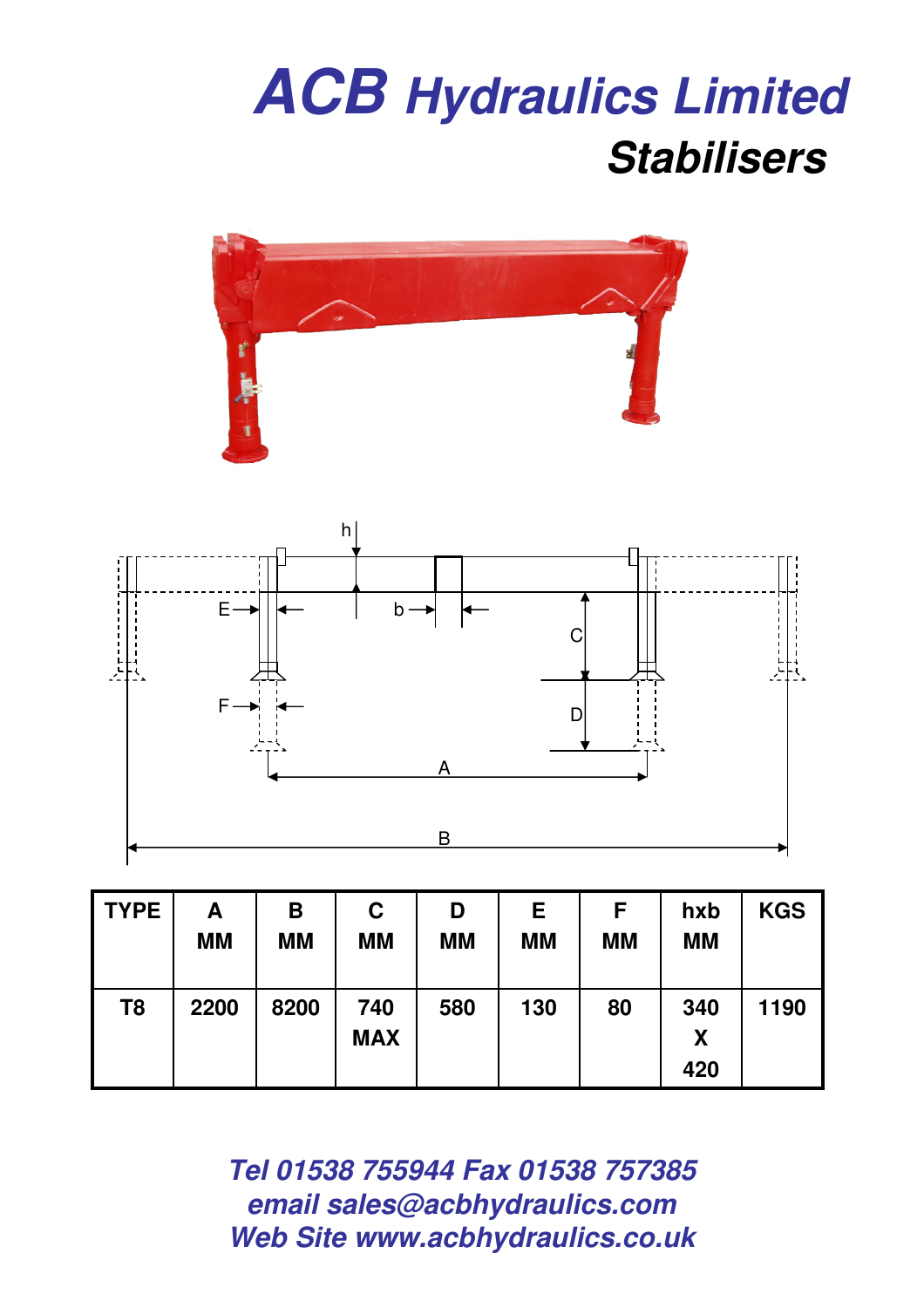

| <b>TYPE</b>     | Α<br><b>MM</b> | В<br><b>MM</b> | C<br><b>MM</b> | D<br><b>MM</b> | E<br><b>MM</b> | F<br><b>MM</b> | hxb<br><b>MM</b> | <b>KGS</b> |
|-----------------|----------------|----------------|----------------|----------------|----------------|----------------|------------------|------------|
| TS <sub>5</sub> | 2200           | 5200           | 800            | 680            | 120            | 80             | 230<br>X<br>250  | 420        |